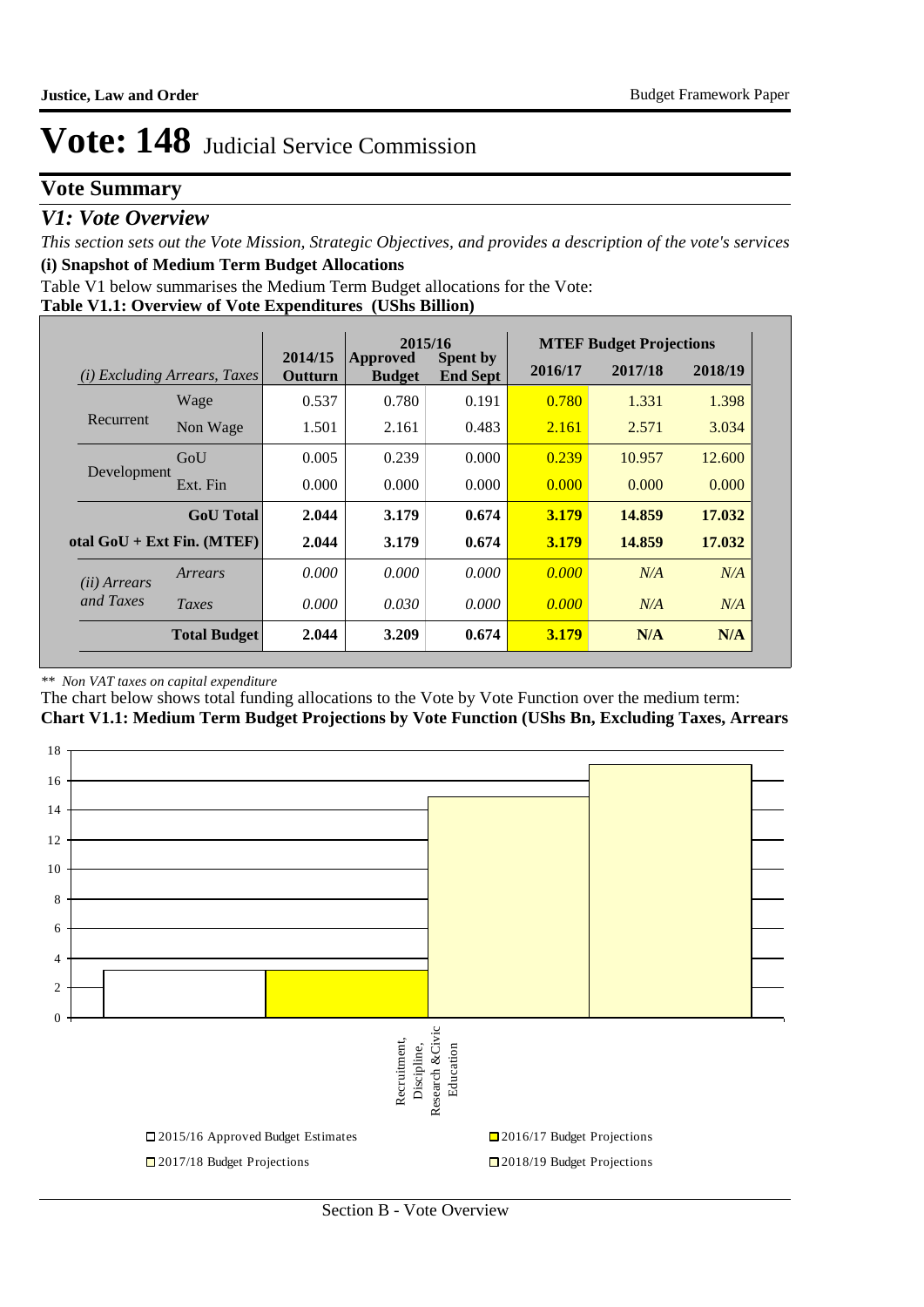### **Vote Summary**

#### **(ii) Vote Mission Statement**

The Vote's Mission Statement is:

*To establish and maintain an independent and efficient machinery for administration of justice for all in Uganda through recruiting and disciplining Judicial Officers; and promotion of public awareness and access to justice*

#### **(iii) Vote Outputs which Contribute to Priority Sector Outcomes**

The table below sets out the vote functions and outputs delivered by the vote which the sector considers as contributing most to priority sector outcomes.

| <b>Sector Outcome 1:</b>                                                                    | <b>Sector Outcome 2:</b>                                                    | <b>Sector Outcome 3:</b>                                         |
|---------------------------------------------------------------------------------------------|-----------------------------------------------------------------------------|------------------------------------------------------------------|
| Strenghtened legal and policy<br>frameworks for JLOS operations and<br>national development | Access to JLOS services particularly for<br>the vulnerable persons enhanced | Observance of Human rights and<br><i>accountability promoted</i> |
| Vote Function: 12 58 Recruitment, Discipline, Research & Civic Education                    |                                                                             |                                                                  |
| <b>Outputs Contributing to Outcome 1:</b>                                                   | <b>Outputs Contributing to Outcome 2:</b>                                   | <b>Outputs Contributing to Outcome 3:</b>                        |
| None                                                                                        | <b>Outputs Provided</b>                                                     | None                                                             |
|                                                                                             | 125801 Recruitment of Judicial Officers                                     |                                                                  |
|                                                                                             | 125802 Public Complaints System                                             |                                                                  |
|                                                                                             | 125803 Public awareness and<br>participation in justice<br>administration   |                                                                  |

#### **Table V1.2: Sector Outcomes, Vote Functions and Key Outputs**

### *V2: Past Vote Performance and Medium Term Plans*

*This section describes past and future vote performance, in terms of key vote outputs and plans to address sector policy implementation issues.* 

#### **(i) Past and Future Planned Vote Outputs**

*2014/15 Performance*

As of December 31st, 2014/15 most of the outputs realised at the JSC for half year involved the following among other achievements Held 10 Recruitment/Shortlisting sessions for the posts of Chief Justice, Deputy Chief Justice, Justices of Supreme Court and Justice of the Court of Appeal.

Submissions for the appointment of Chief Justice, Deputy Chief Justice, Chairperson of the Tax Appeals Tribunal, Chairperson of Electricity Disputes Tribunal, Vice-Chirperson of Electricity Disputes Tribunal and Registrar of the Electricity Disputes Tribunal made to the Appointing Authority,Judicial Officers confirmed in

Service

 Under Output Administration and Human Resource, the achievements were as follows; 9 Commission meetings were held (9 Sets of Minutes produces) and briefs were Given; Staff of the Commission Paid their Monthly Allowances, JSC internet services paid, IFMS infrastructure maintained, Servicing and repair of motor vehicles done; fire extinguishers filled and staff trained in fire management; Office Stationery and toner cartridges for printers procured. Utilities(Water, Telephone and Electricity) paid; Garbage collection and other cleaning services procured and for Security (Guard) services provided and paid for . Monitoring and Evaluation exercises for the activities of the commission carried out in the Districts of Kaberamaido, Amuria, Luwero, Iganga, Bugiri, Amolatar, Kaliro and Namutumba; Financial Statements for the Second Quarter 2014/15 prepared and submitted, Final Accounts for FY 2013/14 prepared and submitted to the OAG. Under Output ; Planning, Research and Inspection, the following were achievements for FY 2014/15: 18 Disciplinary Committee Meetings held; Witnesses facilitated. 4 investigative trips carried out and activities concluded; 4 Court inspections and complaints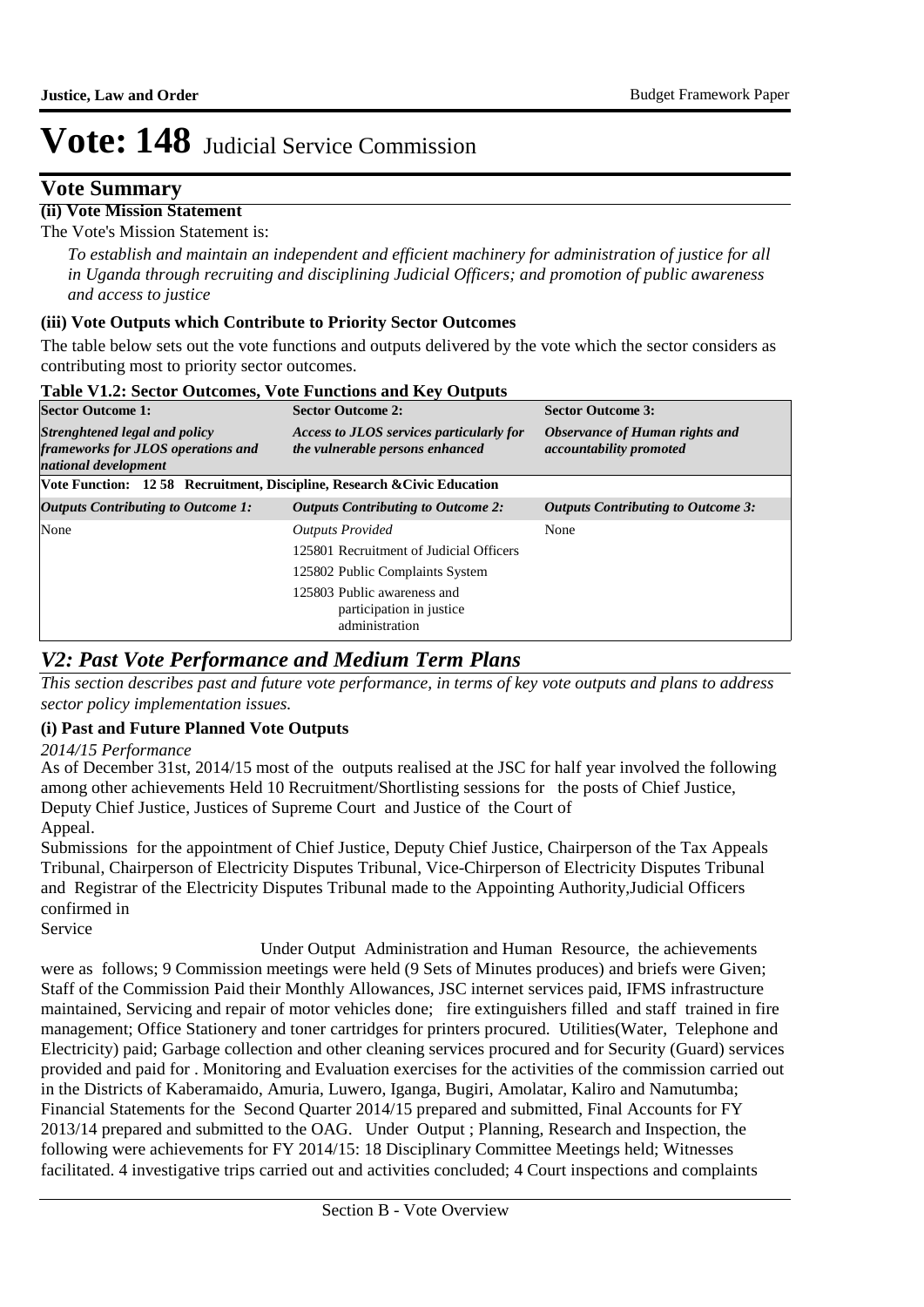### **Vote Summary**

collection trips carried out in 4 Magisterial areas; 6 subcounty workshops held on the Public Complaints System. 223 files have been completed by the Commission. 4 trips for installation of the Public complaint System suggestion boxes made. Subscriptions made to Uganda Law Society and East African Law Society

. 4 focus group discussions held and 2 anti corruption barazas conducted Under Output Education and Public Affairs: 17 radio talk shows held in Mityana, Fort Portal, Kanungu, Kabale, Bukedea, Tororo and Jinja. 3 Performance Management workshops for Judicial Officers held in Mbarara, Mbale and Masaka.

#### *Preliminary 2015/16 Performance*

By end of September FY 2015/16 the Commission had performed as below:

(i) Under recruitment of Judicial Officers output area, the Commission through the department of Finance and Administration had 476 applicants shortlisted for different judicial positions; 5 Justices were appointed to the Supreme Court (2 of which were female); 7 Justices appointed to the Court of Appeal (3 of which were female);

In addition, the Commission made submissions to the appointing authority for the appointment of 2 Justices of the Supreme Court, 2 Justices of the Court of Appeal and 16 Justices of the High Court; and on the other hand, 3 Grade I Magistrates were confirmed in appointment.

(ii) Under the Public Complaints System output area, the Directorate of Planning Research and Inspection had 29 complaints registered and 61 cases investigated (where two investigation trips were conducted across 12 districts); 3 Disciplinary Committee meetings were held and 36 cases were presented for action of which 10 were concluded:

To enhance the planning and research function of the Commission, 3 court inspection trips were carried out across 7 districts/ magisterial areas to assess work environment of Judicial Officers as well as their performance.

(iii) Under Public Awareness and Participation in Justice Administration output area, the Directorate of Education and Public Affairs conducted 9 radio talk- shows; 1 sub county civic education workshop; 1 prison inmates' workshop as well as 1 performance management workshops.

(iv) The Commission also enhanced planning for implementation of its activities by conducting one Monitoring and evaluation trip covering 4 districts; provided Human resource support (payment of salaries) as well as ensuring provision of auxiliary services.

#### **Table V2.1: Past and 2016/17 Key Vote Outputs\***

| <i>Vote, Vote Function</i><br><b>Key Output</b> | 2015/16<br><b>Approved Budget and</b><br><b>Spending and Outputs</b><br><b>Achieved by End Sept</b><br><b>Planned outputs</b>                            |                                                                                                                                                                                                                                                                                                                                                                   | 2016/17<br><b>Proposed Budget and</b><br><b>Planned Outputs</b>                                                                 |
|-------------------------------------------------|----------------------------------------------------------------------------------------------------------------------------------------------------------|-------------------------------------------------------------------------------------------------------------------------------------------------------------------------------------------------------------------------------------------------------------------------------------------------------------------------------------------------------------------|---------------------------------------------------------------------------------------------------------------------------------|
| <b>Vote: 148 Judicial Service Commission</b>    |                                                                                                                                                          |                                                                                                                                                                                                                                                                                                                                                                   |                                                                                                                                 |
|                                                 | Vote Function: 1258 Recruitment, Discipline, Research & Civic Education                                                                                  |                                                                                                                                                                                                                                                                                                                                                                   |                                                                                                                                 |
| Output: 125801                                  |                                                                                                                                                          |                                                                                                                                                                                                                                                                                                                                                                   |                                                                                                                                 |
| Description of Outputs:                         | Number of Judicial service<br>Officers Recruited/confimed<br>depending on submissions from<br>the Judiciary. Training of<br>Judicial Officers undertaken | 476 applicants shortlisted for<br>the position of Justice for the<br>Supreme Court, Registrar,<br>Deputy Registrar, Assistant<br>Registrar, Chief Magistrates and Judicial Officers undertaken<br>Magistrate Grade I. 5 Justices<br>were appointed to the Supreme<br>Court (two of whom were<br>female), and 7 were appointed<br>to the Court of Appeal (three of | <b>Number of Judicial Officers</b><br><b>Recruited. Number of Judicial</b><br>Officers confirmed in<br>appointment. Training of |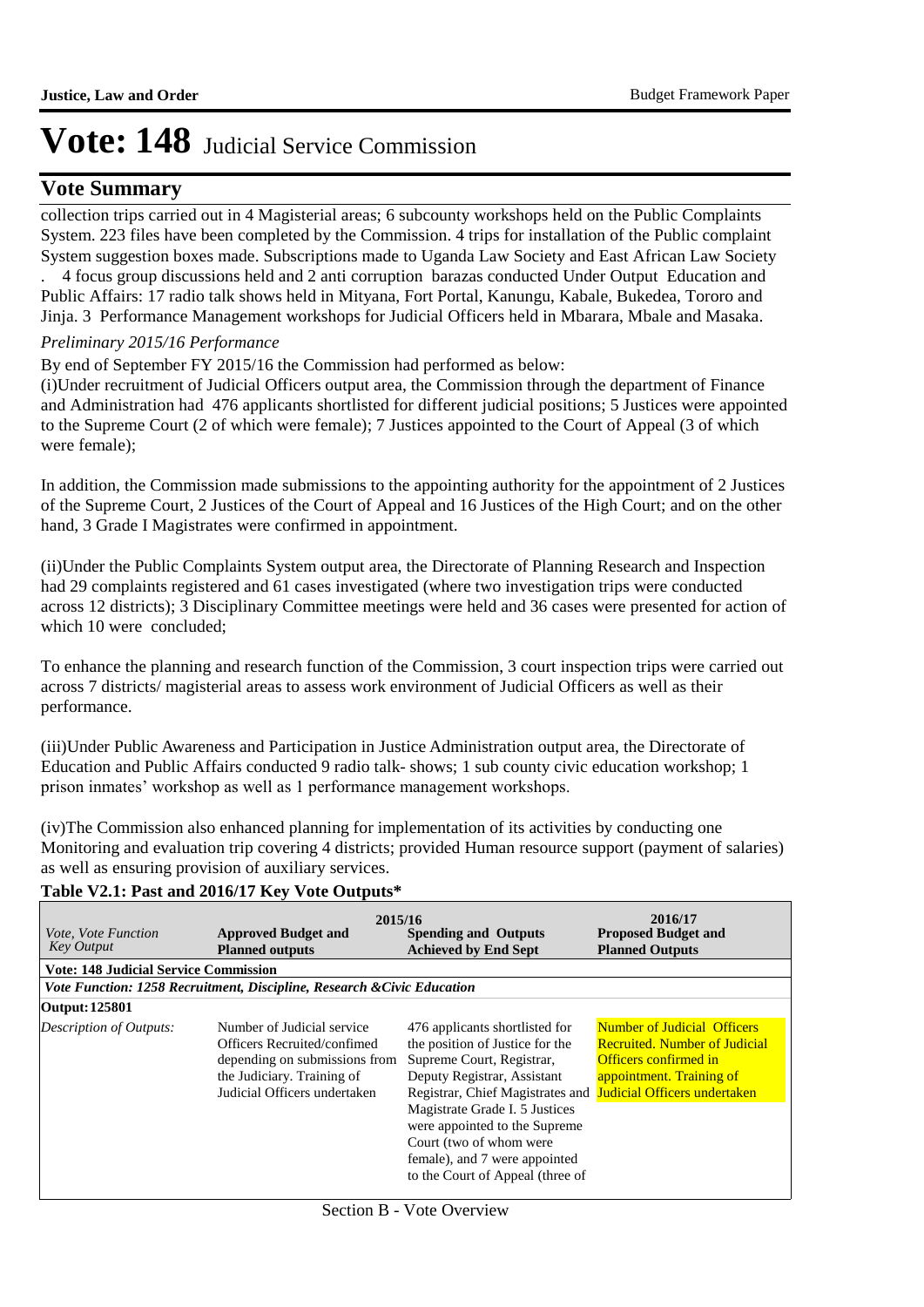## **Vote Summary**

| Vote, Vote Function<br><b>Key Output</b>                                                                  | <b>Approved Budget and</b><br><b>Planned outputs</b>                                                                                                                                                                            | 2015/16 | <b>Spending and Outputs</b><br><b>Achieved by End Sept</b>                                                                                                                                                                                                                                                                                                                                                                                                                                                                                                                                             |       | 2016/17<br><b>Proposed Budget and</b><br><b>Planned Outputs</b>                                                                                                                                                                                                                                                                                                                                                                                  |       |
|-----------------------------------------------------------------------------------------------------------|---------------------------------------------------------------------------------------------------------------------------------------------------------------------------------------------------------------------------------|---------|--------------------------------------------------------------------------------------------------------------------------------------------------------------------------------------------------------------------------------------------------------------------------------------------------------------------------------------------------------------------------------------------------------------------------------------------------------------------------------------------------------------------------------------------------------------------------------------------------------|-------|--------------------------------------------------------------------------------------------------------------------------------------------------------------------------------------------------------------------------------------------------------------------------------------------------------------------------------------------------------------------------------------------------------------------------------------------------|-------|
|                                                                                                           |                                                                                                                                                                                                                                 |         | whom were female).<br>Submissions were made to the<br>appointing authority for the<br>appointment of 2 justices of the<br>Supreme Court, 2 Justices of<br>Court of Apeal and 16 Justices<br>of the High Court. 3 Magistrates<br>Grade I were Confirmed in<br>appointment.                                                                                                                                                                                                                                                                                                                              |       |                                                                                                                                                                                                                                                                                                                                                                                                                                                  |       |
| Performance Indicators:                                                                                   |                                                                                                                                                                                                                                 |         |                                                                                                                                                                                                                                                                                                                                                                                                                                                                                                                                                                                                        |       |                                                                                                                                                                                                                                                                                                                                                                                                                                                  |       |
| Average time taken to make 3<br>recommendations for<br>appointment of judges to the<br>President (months) |                                                                                                                                                                                                                                 |         | 3                                                                                                                                                                                                                                                                                                                                                                                                                                                                                                                                                                                                      |       | $\overline{4}$                                                                                                                                                                                                                                                                                                                                                                                                                                   |       |
| Average time (months)taken 3<br>to recruit judicial officers up<br>to Chief Magistrate                    |                                                                                                                                                                                                                                 |         | 3                                                                                                                                                                                                                                                                                                                                                                                                                                                                                                                                                                                                      |       | 4                                                                                                                                                                                                                                                                                                                                                                                                                                                |       |
| Output Cost: UShs Bn:                                                                                     |                                                                                                                                                                                                                                 | 1.292   | UShs Bn:                                                                                                                                                                                                                                                                                                                                                                                                                                                                                                                                                                                               | 0.428 | <b>UShs Bn:</b>                                                                                                                                                                                                                                                                                                                                                                                                                                  | 0.637 |
| <b>Output: 125802</b>                                                                                     | <b>Public Complaints System</b>                                                                                                                                                                                                 |         |                                                                                                                                                                                                                                                                                                                                                                                                                                                                                                                                                                                                        |       |                                                                                                                                                                                                                                                                                                                                                                                                                                                  |       |
| Description of Outputs:                                                                                   | Number of Complaints received<br>and investigated. Number of<br>cases concluded by the<br>Disciplinary Committee.<br>24 trips for court inspections<br>undertaken<br>20 Suggestion boxes procured<br>and installed in new areas |         | 29 Complaints were received,<br>and 61 complaints were<br>investigated and during the<br>quarter. Conducted 3<br>Disciplinary Committee<br>Meetings and acted on 36 cases<br>(Average of 12 cases per<br>sitting), 10 cases were<br>concluded. Conducted two<br>investigation trips in 12<br>Districts (Adjumani, Moyo,<br>Oyam, Padere, Kitgum, Luwero,<br>Nakasongola, Nabweru,<br>Wakiso, Nakawa, Entebbe and<br>Nakaseke). Undertook 3 court<br>inspection trips covering 7<br>districts / magisterial areas<br>including Busia, Tororo,<br>Kamwenge, Kyenjojo, Fort<br>Portal, Kabale and Kisoro. |       | Public complaints system<br>managed (Number of<br>Complaints registered,<br>investigated and concluded) 12<br>investigatin trips conducted, 8<br><b>Disciplinary Committee</b><br>meetings held, Public<br>complaints system maintained<br>(Provision of air time for toll<br>free lines); 3 anti corruption<br>barazas conducted; Work<br>environment and performance<br>of Judicial Officers supported (6<br>court inspection trips conducted) |       |
| Performance Indicators:                                                                                   |                                                                                                                                                                                                                                 |         |                                                                                                                                                                                                                                                                                                                                                                                                                                                                                                                                                                                                        |       |                                                                                                                                                                                                                                                                                                                                                                                                                                                  |       |
| % of registered complaints<br>investigated                                                                | 75                                                                                                                                                                                                                              |         | 15                                                                                                                                                                                                                                                                                                                                                                                                                                                                                                                                                                                                     |       | 75                                                                                                                                                                                                                                                                                                                                                                                                                                               |       |
| % of investigated cases<br>disposed off(Disposal Rate)                                                    | 42                                                                                                                                                                                                                              |         | 10                                                                                                                                                                                                                                                                                                                                                                                                                                                                                                                                                                                                     |       | 42                                                                                                                                                                                                                                                                                                                                                                                                                                               |       |
| Output Cost: UShs Bn:                                                                                     |                                                                                                                                                                                                                                 | 0.526   | UShs Bn:                                                                                                                                                                                                                                                                                                                                                                                                                                                                                                                                                                                               | 0.054 | <b>UShs Bn:</b>                                                                                                                                                                                                                                                                                                                                                                                                                                  | 0.560 |
| Output: 125803                                                                                            | Public awareness and participation in justice administration                                                                                                                                                                    |         |                                                                                                                                                                                                                                                                                                                                                                                                                                                                                                                                                                                                        |       |                                                                                                                                                                                                                                                                                                                                                                                                                                                  |       |
| <b>Description of Outputs:</b>                                                                            | 16 radio talk shows in various<br>regional centres<br>1538 copies of the Citizens<br>Handbook will be printed.<br>2 subcounty workshops held<br>2 Performance Manegement                                                        |         | 9 radio talk shows (3 in each)<br>District of Lira, Arua and Fort<br>Portal) Conducted, Initiated and<br>completed Procurement process<br>to print the Citizens hand book.<br>Held 1 Sub County civic<br>education workshop in Dokolo                                                                                                                                                                                                                                                                                                                                                                  |       | <b>Public awareness &amp;</b><br>participation in administration<br>of justice suppoted. (IEC<br>materials- brochures produced<br>and disseminated, radio talk<br>shows conducted, open air sub<br>county meetings held,                                                                                                                                                                                                                         |       |
|                                                                                                           | Workshops hel for Judicial                                                                                                                                                                                                      |         | district particularly Adekinino                                                                                                                                                                                                                                                                                                                                                                                                                                                                                                                                                                        |       | performance management                                                                                                                                                                                                                                                                                                                                                                                                                           |       |

Section B - Vote Overview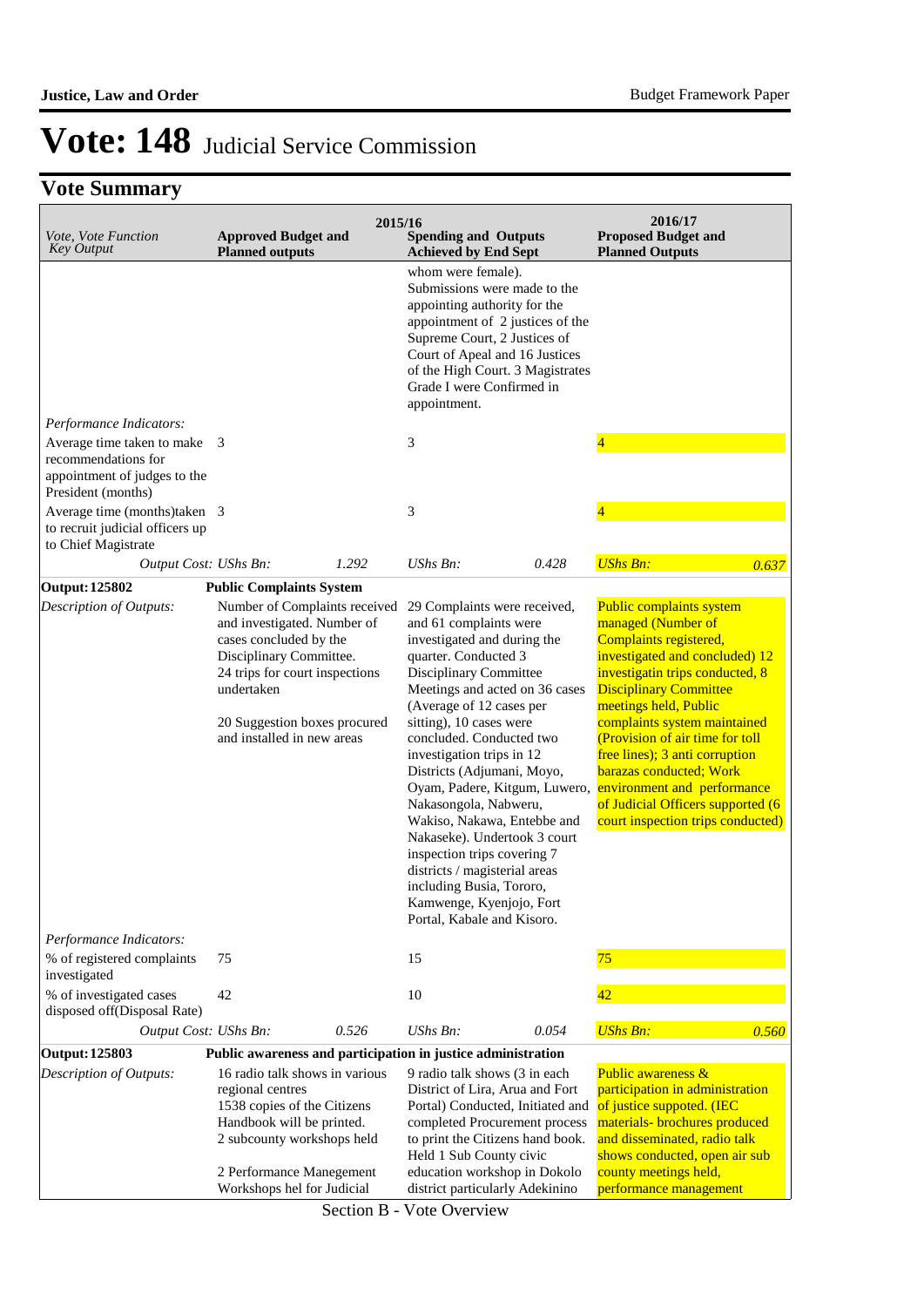### **Vote Summary**

| <i>Vote, Vote Function</i><br><b>Key Output</b> | <b>Approved Budget and</b><br><b>Planned outputs</b> | 2015/16 | <b>Spending and Outputs</b><br><b>Achieved by End Sept</b>                                                                                                |                               | 2016/17<br><b>Proposed Budget and</b><br><b>Planned Outputs</b> |       |
|-------------------------------------------------|------------------------------------------------------|---------|-----------------------------------------------------------------------------------------------------------------------------------------------------------|-------------------------------|-----------------------------------------------------------------|-------|
|                                                 | Officers held                                        |         | Sub county . Conducted 1<br>performance management<br>workshop in Lira District. Held<br>1 prison inmates workshop for<br>both male and female inmates in | Nakasongola Government Prison | workshops and prioson inmates<br>workshops undertaken)          |       |
| Performance Indicators:                         |                                                      |         |                                                                                                                                                           |                               |                                                                 |       |
| No. of Anti corruption<br>Barrazzaz held        | 4                                                    |         | $\Omega$                                                                                                                                                  |                               | 3                                                               |       |
| % of sub counties covered                       | 36                                                   |         | 11                                                                                                                                                        |                               | 36                                                              |       |
| Output Cost: UShs Bn:                           |                                                      | 0.411   | $UShs Bn$ :                                                                                                                                               | 0.052                         | <b>UShs Bn:</b>                                                 | 0.429 |
| <b>Vote Function Cost</b>                       | <b>UShs Bn:</b>                                      |         | $3.209$ UShs Bn:                                                                                                                                          |                               | 0.674 <i>UShs Bn:</i>                                           | 3.179 |
| <b>Cost of Vote Services:</b>                   | UShs $Bn$ :                                          |         | 3.179 <i>UShs Bn</i> :                                                                                                                                    |                               | $0.674$ UShs Bn:                                                | 3.179 |

*\* Excluding Taxes and Arrears*

#### *2016/17 Planned Outputs*

During the financial year, the Commission intends to enhance performance under the three main output areas of:

(i) Recruitment, appointment and confirmation of Judicial Officers; specifically, the Commission will seek to ensure that all the due processes are undertaken to fill vacancies declared by the Judiciary and confirm Judicial Officers in appointment.

(ii) Under output of Civic education, citizens access and participation in law and administration of justice will be enhanced by radio talk shows, performance management workshops, prison inmates workshops, open air sub county meetings conducted, IEC materials produced and distributed among others. In addition from the above a needs assessment report on programming for civic education will be produced.

(iii) Under discipline and research output area, the Commission will provide for management and functionality of the Public complaints system to ensure reduced case backlogs, support to enhancement of work environment and performance of Judicial Officers among others

#### **Table V2.2: Past and Medium Term Key Vote Output Indicators\***

|                                                                        |                           |                                |                                      |         | <b>MTEF Projections</b> |         |
|------------------------------------------------------------------------|---------------------------|--------------------------------|--------------------------------------|---------|-------------------------|---------|
| Vote Function Key Output<br><b>Indicators and Costs:</b>               | 2014/15<br><b>Outturn</b> | <b>Approved</b><br><b>Plan</b> | <b>Outturn by</b><br><b>End Sept</b> | 2016/17 | 2017/18                 | 2018/19 |
| <b>Vote: 148 Judicial Service Commission</b>                           |                           |                                |                                      |         |                         |         |
| Vote Function:1258 Recruitment, Discipline, Research & Civic Education |                           |                                |                                      |         |                         |         |
| Average time (months) taken to                                         |                           | 3                              | 3 <sup>1</sup>                       |         | 4                       |         |
| recruit judicial officers up to Chief<br>Magistrate                    |                           |                                |                                      |         |                         |         |
| Average time taken to make                                             |                           | 3                              | $\mathcal{E}$                        |         | $\overline{4}$          | 4       |
| recommendations for appointment of                                     |                           |                                |                                      |         |                         |         |
| judges to the President (months)                                       |                           |                                |                                      |         |                         |         |
| % of investigated cases disposed                                       |                           | 42                             | 10 <sup>1</sup>                      | 42      | 60                      | 60      |
| off(Disposal Rate)                                                     |                           |                                |                                      |         |                         |         |
| % of registered complaints                                             |                           | 75                             | 15                                   | 75      | 80                      | 80      |
| investigated                                                           |                           |                                |                                      |         |                         |         |
| % of sub counties covered                                              |                           | 36                             | 11                                   | 36      | 50                      | 50      |
| No. of Anti corruption Barrazzaz                                       |                           | 4                              | $\Omega$                             | 3       | 6                       | 8       |
| held                                                                   |                           |                                |                                      |         |                         |         |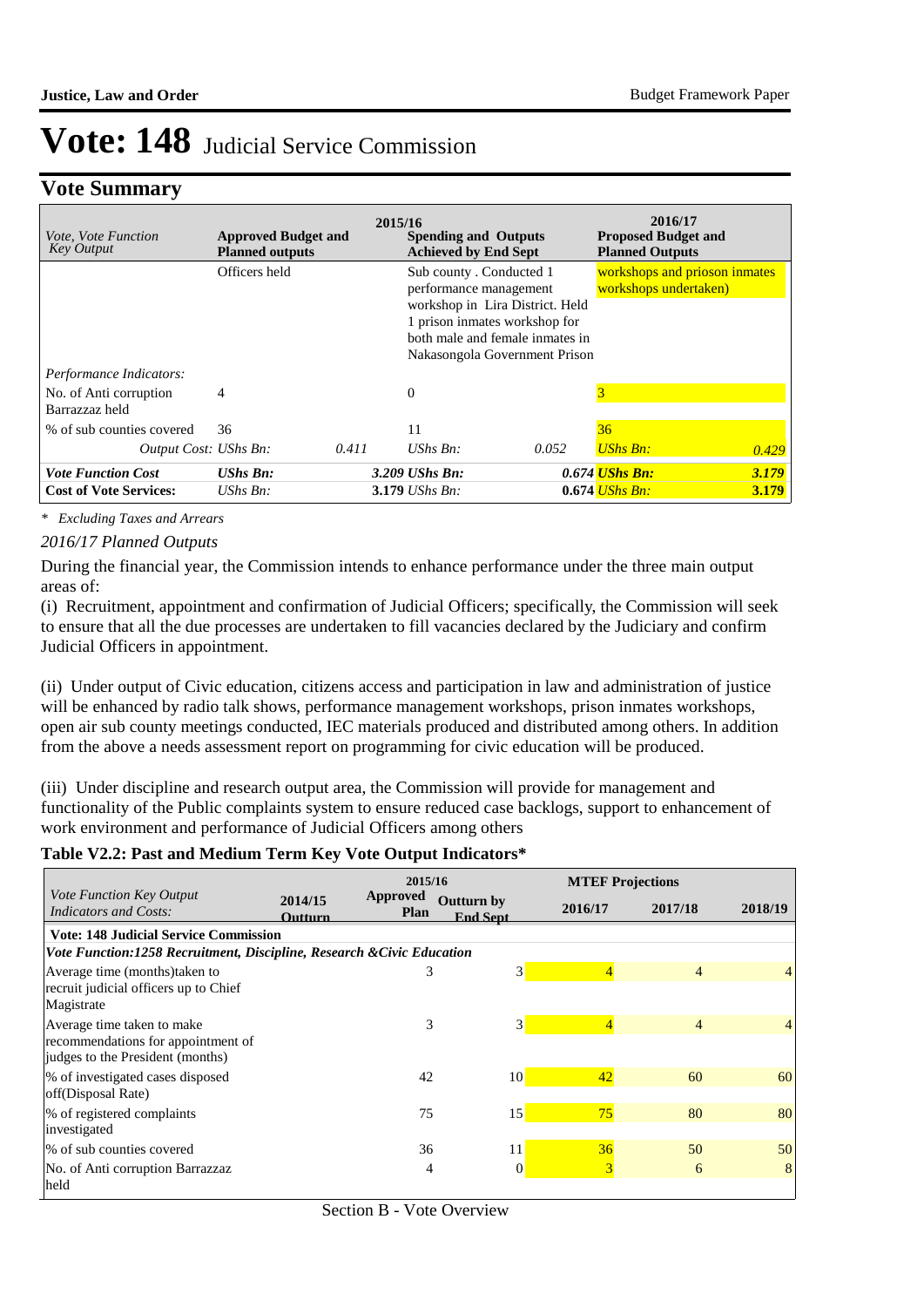## **Vote Summary**

|                                                          |                           | 2015/16                 |                                      | <b>MTEF Projections</b> |         |         |
|----------------------------------------------------------|---------------------------|-------------------------|--------------------------------------|-------------------------|---------|---------|
| <i>Vote Function Key Output</i><br>Indicators and Costs: | 2014/15<br><b>Outturn</b> | <b>Approved</b><br>Plan | <b>Outturn by</b><br><b>End Sept</b> | 2016/17                 | 2017/18 | 2018/19 |
| <i>Vote Function Cost (UShs bn)</i>                      | 2.044                     | 3.179                   | 0.674                                | 3.179                   | 14.859  | 17.032  |
| <b>Cost of Vote Services (UShs Bn)</b>                   | 2.044                     | 3.179                   | 0.674                                | 3.179                   | 14.859  | 17.032  |

#### *Medium Term Plans*

In the medium term, the Commission will continue to implement programmes to achieve better results in the three result areas of Recruitment, Discipline, Research and Civic Education. Specifically, the Commission will continue to:

(i) Ensure timely recruitment of Judges and other Judicial Officers. This will be supported by development of a recruitment plan that shall be revised regularly in consultation with the Judiciary and other bodies that rely on the Commission to appoint their staff.

(ii) Implement civic education activities to ensure that all communities specifically the vulnerable are empowered to have access and participate in law and administration of justice.

(iii) Manage and maintain effectiveness/ functionality of the Public Complaints System by among others, ensuring continuous receiving and registration of complaints, timely investigations and case disposal thus enhancing discipline of Judicial Officers and harnessing public trust.

(iv) Explore and exploit opportunities under SWAP arrangement and other platforms to lobby for adequate funding to strengthen delivery of its mandate in addition to provision of effective support services and effective Monitoring and Evaluation.

#### **(ii) Efficiency of Vote Budget Allocations**

Allocations have been made on those output- activities that overly and directly contribute to the achievement of the overall national goals and mandate of the commission enshrined under Article 146 of the Constitution of the Republic of Uganda despite the limited resources.

#### **Table V2.3: Allocations to Key Sector and Service Delivery Outputs over the Medium Term**

|                                 | $(i)$ Allocation (Shs Bn) |                                 |     |     | $(ii)$ % Vote Budget |                                 |       |
|---------------------------------|---------------------------|---------------------------------|-----|-----|----------------------|---------------------------------|-------|
| <b>Billion Uganda Shillings</b> |                           | 2015/16 2016/17 2017/18 2018/19 |     |     |                      | 2015/16 2016/17 2017/18 2018/19 |       |
| <b>Key Sector</b>               | 2.2                       |                                 | 7.7 | 8.7 |                      | $70.1\%$ 51.1% 51.7% 51.0%      |       |
| Service Delivery                | 2.2                       |                                 | 7.7 | 8.7 | $70.1\%$             | $51.1\%$ 51.7%                  | 51.0% |

The Costs assumptions/ projections are: Given the inflation rate of 7% per annum,Government releases all the funds as per the budgetory projections

#### **Table V2.4: Key Unit Costs of Services Provided and Services Funded (Shs '000)**

| <b>Unit Cost</b><br><b>Description</b>                                  | Actual<br>2014/15 | <b>Planned</b><br>2015/16 | Actual<br>by Sept | <b>Proposed</b><br>2016/17 | <b>Costing Assumptions and Reasons for</b><br>any Changes and Variations from Plan |
|-------------------------------------------------------------------------|-------------------|---------------------------|-------------------|----------------------------|------------------------------------------------------------------------------------|
|                                                                         |                   |                           |                   |                            |                                                                                    |
| Vote Function: 1258 Recruitment, Discipline, Research & Civic Education |                   |                           |                   |                            |                                                                                    |
| Radio talkshows                                                         |                   |                           |                   |                            | Use last year's base assuming that<br>conditions remain consant                    |
| Produce and print<br>brochures for civic<br>education                   |                   |                           |                   | 500                        | It is assumed that the costs of printing<br>remain constant throughout the year    |
| Field research surveys                                                  |                   |                           |                   |                            | Use last year's base assuming that<br>conditions remain consant                    |
| Court Inspections                                                       |                   |                           |                   |                            | Used last year's base assuming that<br>conditions remain consant                   |
| Cost of concluding a<br>disciplinary case<br>against a Judicial         |                   |                           |                   |                            | Fuel prices remain constant                                                        |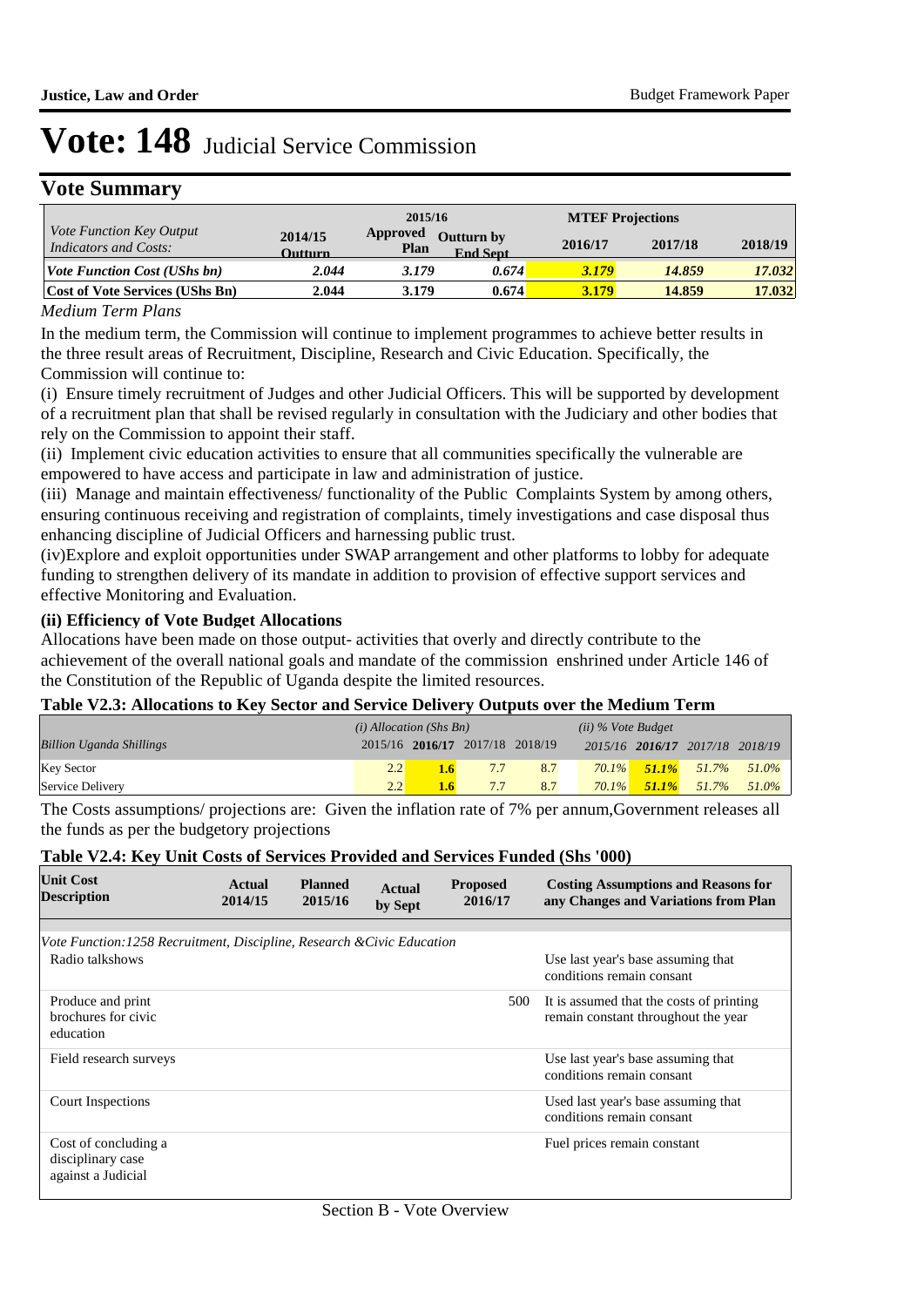## **Vote Summary**

| <b>Unit Cost</b><br><b>Description</b> | Actual<br>2014/15 | <b>Planned</b><br>2015/16 | <b>Actual</b><br>by Sept | <b>Proposed</b><br>2016/17 | <b>Costing Assumptions and Reasons for</b><br>any Changes and Variations from Plan                                                             |
|----------------------------------------|-------------------|---------------------------|--------------------------|----------------------------|------------------------------------------------------------------------------------------------------------------------------------------------|
| Officer                                |                   |                           |                          |                            |                                                                                                                                                |
| Citizen Handbooks                      |                   | 14                        |                          |                            | It is assumed that the costs of printing<br>remain constant throughout the year                                                                |
| 4,320                                  |                   |                           |                          |                            | This cost covers the activity from the<br>time of submission of the request by the<br>Judiciary to the time a Judicial Officer is<br>recriuted |

#### **(iii) Vote Investment Plans**

There has been no significant changes in allocations to enhance capital investments.

#### **Table V2.5: Allocations to Capital Investment over the Medium Term**

|                                           | $(i)$ Allocation (Shs Bn) |     |                                 |      | $(ii)$ % Vote Budget |       |                                 |       |
|-------------------------------------------|---------------------------|-----|---------------------------------|------|----------------------|-------|---------------------------------|-------|
| <b>Billion Uganda Shillings</b>           |                           |     | 2015/16 2016/17 2017/18 2018/19 |      |                      |       | 2015/16 2016/17 2017/18 2018/19 |       |
| Consumption Expendture (Outputs Provided) | 2.9                       | 2.9 | 12.8                            | 14.9 | 92.5%                | 92.5% | 85.9%                           | 87.7% |
| Investment (Capital Purchases)            | 0.2                       | 0.2 | 2.1                             | 2.1  | $7.5\%$              | 7.5%  | $14.1\%$                        | 12.3% |
| <b>Grand Total</b>                        | 3.2                       | 3.2 | 14.9                            | 17.0 | $100.0\%$            |       | $100.0\%$ 100.0% 100.0%         |       |

There are no investments above UGX1.00Bn. However, in effort t o enable effective and efficient delivery of services by staff, the Commission will procure one motor vehicle, ICT equipment and machinery (including computers, printers, photo copier etc), fire extinguishers and assorted office furniture and fittings.

#### **Table V2.6: Major Capital Investments**

#### **(iv) Vote Actions to improve Priority Sector Outomes**

i. Ensure timely recruitment of Judicial Officers through regular consultations with the Judiciary regarding development of the recruitment plan.

ii. Manage and maintain functionality of public complaints system by providing for functional toll free lines, conducting more investigations, holding Disciplinary Committee meetings, and court inspections iii. Empower all citizens by Soliciting for radio air time; sensitising and orienting judicial officers (4 Performance management workshops), targeting the vulnerable in prison (4 prison inmates' workshops), producing IEC materials and anti-corruption barazas

iv. Provide adequate machinery and equipment by procuring motor vehicle, ICT equipment and office furniture.

|  |  | Table V2.7: Priority Vote Actions to Improve Sector Performance |
|--|--|-----------------------------------------------------------------|
|--|--|-----------------------------------------------------------------|

| 2015/16 Planned Actions:                                                                                | 2015/16 Actions by Sept:                                                                                                                                                                  | 2016/17 Planned Actions:                                                                                                                                                   | <b>MT Strategy:</b>                                                                                                                                                |  |  |
|---------------------------------------------------------------------------------------------------------|-------------------------------------------------------------------------------------------------------------------------------------------------------------------------------------------|----------------------------------------------------------------------------------------------------------------------------------------------------------------------------|--------------------------------------------------------------------------------------------------------------------------------------------------------------------|--|--|
| Sector Outcome 1: Strenghtened legal and policy frameworks for JLOS operations and national development |                                                                                                                                                                                           |                                                                                                                                                                            |                                                                                                                                                                    |  |  |
|                                                                                                         | Vote Function: 1258 Recruitment, Discipline, Research & Civic Education                                                                                                                   |                                                                                                                                                                            |                                                                                                                                                                    |  |  |
| VF Performance Issue:                                                                                   | Inadequate operational financial resources to enable recruitiement of Judicial Officers and<br>independence of the judiciary, coupled with part time nature of Members of the Commission. |                                                                                                                                                                            |                                                                                                                                                                    |  |  |
|                                                                                                         |                                                                                                                                                                                           | <b>Ensure timely recruitment of</b><br><b>Judicial Officers through</b><br>regular consultations with the<br>Judiciary regardig<br>development of the<br>recruitment plan. | Propose an amendment to<br>Article 146 of the constitution<br>to make Members of JSC<br>permanent to reduce on<br>recruitment expenses and<br>reduce case backlog. |  |  |
| VF Performance Issue:                                                                                   | Inadequate resources to facilitate operations of Directorate of PRI to ensure reduced case backlog.                                                                                       |                                                                                                                                                                            |                                                                                                                                                                    |  |  |
|                                                                                                         |                                                                                                                                                                                           | Maintain and manage public<br>complaints system by                                                                                                                         | Increase public access to the<br><b>Public Complaints System and</b>                                                                                               |  |  |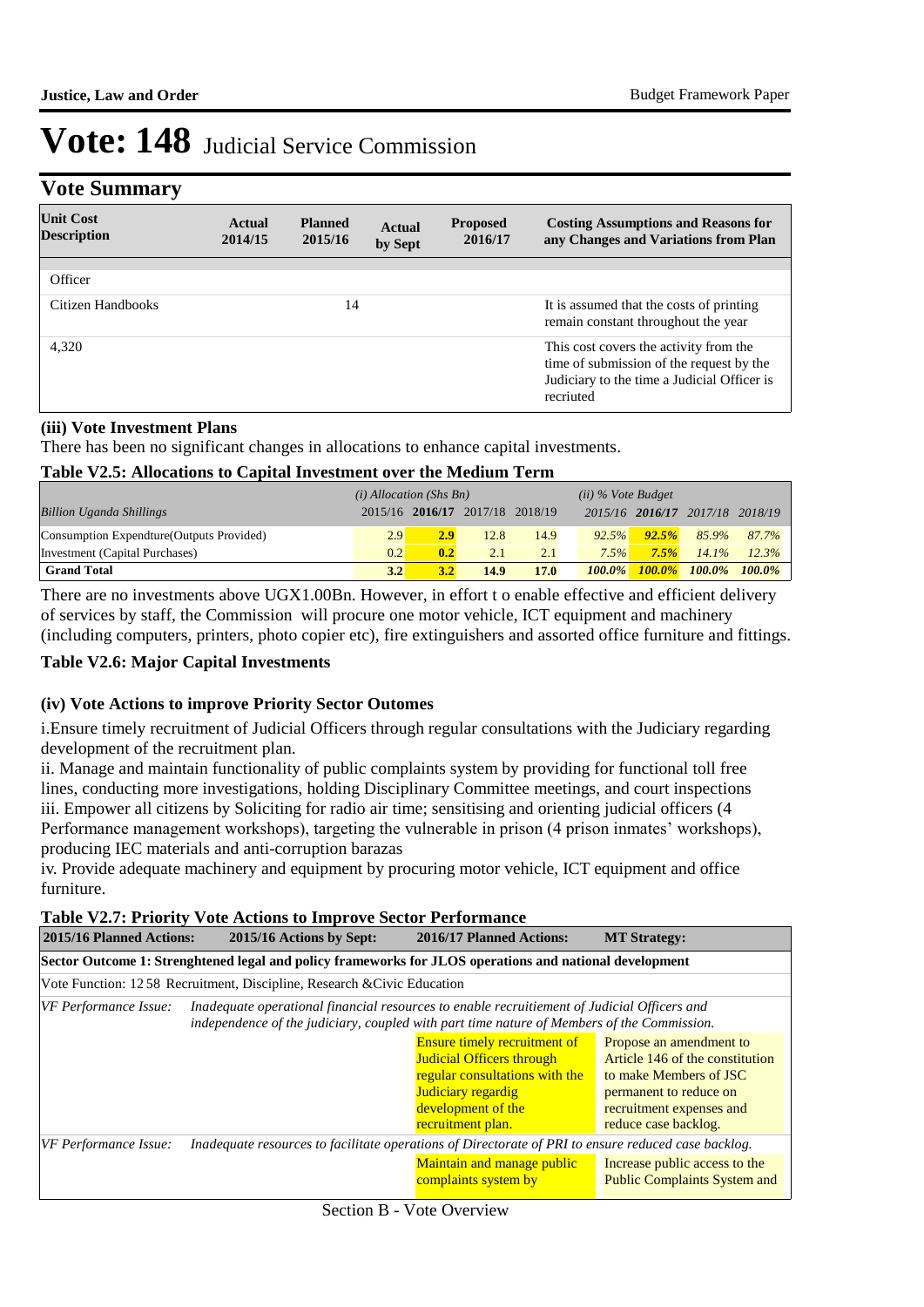|  | <b>Vote Summary</b> |
|--|---------------------|
|--|---------------------|

| 2015/16 Planned Actions:                                                                                                                    | 2015/16 Actions by Sept:                                                                                                                   | 2016/17 Planned Actions:                                                                                                                                                                                                                                                                       | <b>MT Strategy:</b>                                                                                                                                                                                                                                      |  |
|---------------------------------------------------------------------------------------------------------------------------------------------|--------------------------------------------------------------------------------------------------------------------------------------------|------------------------------------------------------------------------------------------------------------------------------------------------------------------------------------------------------------------------------------------------------------------------------------------------|----------------------------------------------------------------------------------------------------------------------------------------------------------------------------------------------------------------------------------------------------------|--|
|                                                                                                                                             |                                                                                                                                            | providing for functional toll<br>free lines, conducting case<br>investigations, holding<br><b>Disciplinery Committee</b><br>meetings, and court inspections                                                                                                                                    | case disposal through<br>lobbying for more funds.<br>Enhance work environment<br>and performance of Judicial<br>Officers in law and<br>administration of justice                                                                                         |  |
| Strengthening JSC through retooling and equipping to enable officers ably perform the mandate of the<br>VF Performance Issue:<br>Commission |                                                                                                                                            |                                                                                                                                                                                                                                                                                                |                                                                                                                                                                                                                                                          |  |
|                                                                                                                                             |                                                                                                                                            | Provide adequate machinery<br>and equipment by procuring<br>motor vehicle, ICT equipment<br>and office funiture.                                                                                                                                                                               | Source for adequate funding<br>of the Commission, to enable<br>acquisition of equipment and<br>tools for efficient and effective<br>operations                                                                                                           |  |
|                                                                                                                                             | Sector Outcome 2: Access to JLOS services particularly for the vulnerable persons enhanced                                                 |                                                                                                                                                                                                                                                                                                |                                                                                                                                                                                                                                                          |  |
|                                                                                                                                             | Vote Function: 1258 Recruitment, Discipline, Research & Civic Education                                                                    |                                                                                                                                                                                                                                                                                                |                                                                                                                                                                                                                                                          |  |
| VF Performance Issue:                                                                                                                       | Limited coverage of Civic/Public awareness related activities to adequately enable citizens<br>participation in administration of justice. |                                                                                                                                                                                                                                                                                                |                                                                                                                                                                                                                                                          |  |
|                                                                                                                                             |                                                                                                                                            | <b>Empower all citizensby</b><br>Soliciting for radio air time;<br>sensitising and orienting<br>Judicial officers (4<br>Performance management<br>workshops), Targeting the<br>vulnerable in prison (4 prison<br>inmates workshops),<br>producing IEC materials and<br>anti corruption barazas | Increase contact with the<br>general public specifically all<br>the vulnerable to empower<br>them access and participate in<br>law and administration of<br>justice through lobbying for<br>more funds., maintaining<br>functionality of toll free lines |  |

### *V3 Proposed Budget Allocations for 2016/17 and the Medium Term*

*This section sets out the proposed vote budget allocations for 2016/17 and the medium term, including major areas of expenditures and any notable changes in allocations.* 

#### **Table V3.1: Past Outturns and Medium Term Projections by Vote Function\***

|                                                          |                           |                        | 2015/16                     | <b>MTEF Budget Projections</b> |         |         |
|----------------------------------------------------------|---------------------------|------------------------|-----------------------------|--------------------------------|---------|---------|
|                                                          | 2014/15<br><b>Outturn</b> | Appr.<br><b>Budget</b> | Spent by<br><b>End Sept</b> | 2016/17                        | 2017/18 | 2018/19 |
| Vote: 148 Judicial Service Commission                    |                           |                        |                             |                                |         |         |
| 1258 Recruitment, Discipline, Research & Civic Education | 2.044                     | 3.179                  | 0.674                       | 3.179                          | 14.859  | 17.032  |
| <b>Total for Vote:</b>                                   | 2.044                     | 3.179                  | 0.674                       | 3.179                          | 14.859  | 17.032  |

#### **(i) The Total Budget over the Medium Term**

Over the medium term, total vote allocation is projected at UGX 35.07Bn The Projected total vote budget allocation FY 2016/17 is UGX3.179Bn consistent with the approved budget allocation for FY 2015/16. Year on year analysis indicates that projected allocation to the VOTE FY 2017/18 will increase by more than 4 times of FY 2016/17 projections to 14.859bn representing 369% a similar trend is projected during FY 2018/19 where allocations will further increase to 17.032bn representing 437% and 15% increase in view of financial 2016/17 and 2017/18 respectively.

#### **(ii) The major expenditure allocations in the Vote for 2016/17**

Of the total projected budget UGX3.179Bn, an estimated UGX 0.637Bn allocated to recruitment output, UGX 0.560Bn to vote function output Public Complaints system, UGX 0.42Bn to Public awareness and participation in justice administration output, UGX 0.050Bn to Internal Audit, UGX 1.230BN to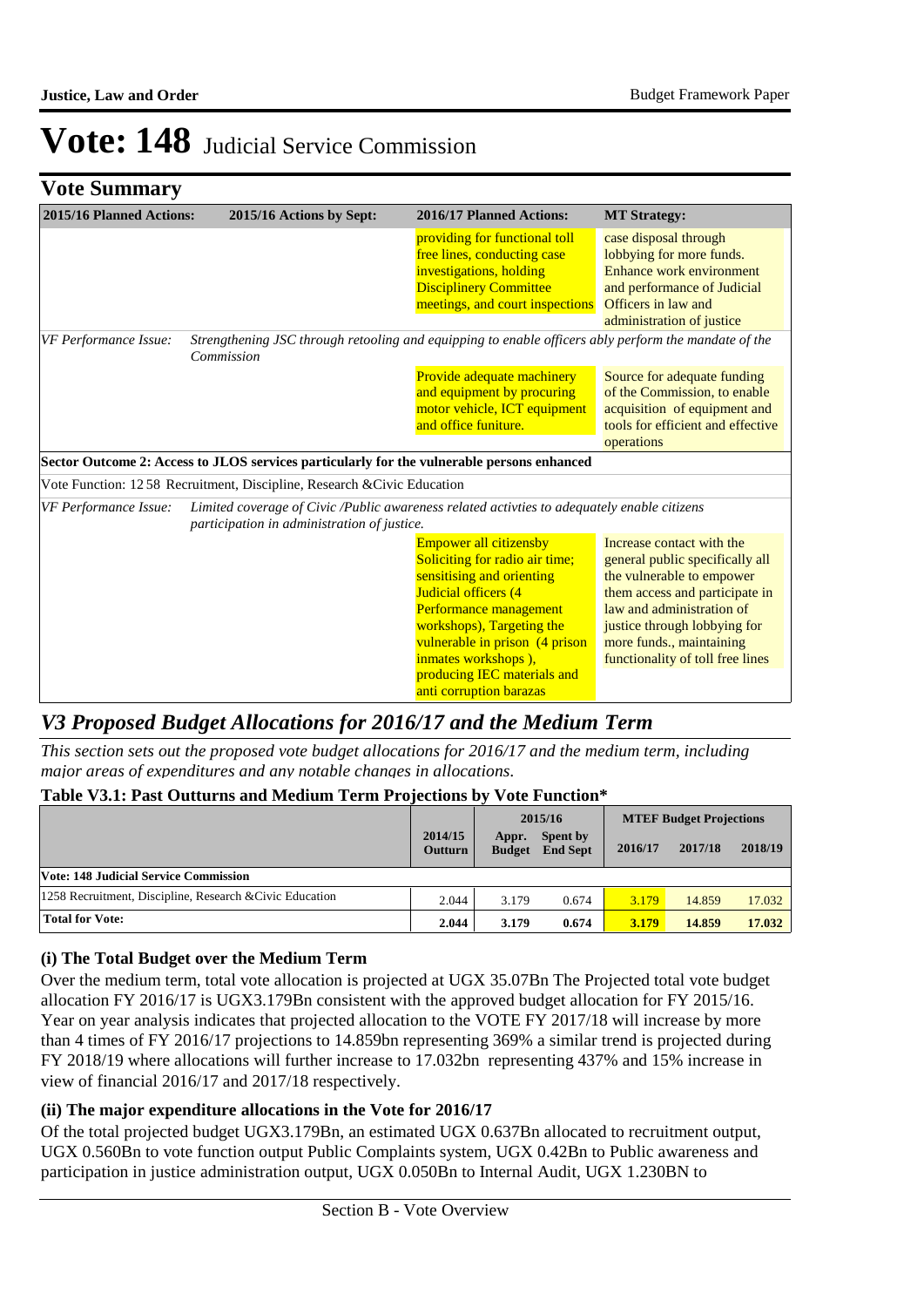### **Vote Summary**

Administrative and Humana resource support output and UGX 0.035Bn to research and planning for administration of justice output. On the otherhand, UGX 0.240Bn is for development/ capital investment expenditure.

#### **(iii) The major planned changes in resource allocations within the Vote for 2016/17** Nil

| <b>Table V3.2: Key Changes in Vote Resource Allocation</b>                                                                                                                                   |                                                                                                                                                                                                                                      |                       |                                                                                                                                                                                                                 |         |                                                                                                                                                                                                                                                                                               |  |
|----------------------------------------------------------------------------------------------------------------------------------------------------------------------------------------------|--------------------------------------------------------------------------------------------------------------------------------------------------------------------------------------------------------------------------------------|-----------------------|-----------------------------------------------------------------------------------------------------------------------------------------------------------------------------------------------------------------|---------|-----------------------------------------------------------------------------------------------------------------------------------------------------------------------------------------------------------------------------------------------------------------------------------------------|--|
| Changes in Budget Allocations and Outputs from 2015/16 Planned Levels:<br>2016/17                                                                                                            |                                                                                                                                                                                                                                      | 2017/18               |                                                                                                                                                                                                                 | 2018/19 | Justification for proposed Changes in<br><b>Expenditure and Outputs</b>                                                                                                                                                                                                                       |  |
| Vote Function: 1201 Recruitment, Discipline, Research & Civic Education                                                                                                                      |                                                                                                                                                                                                                                      |                       |                                                                                                                                                                                                                 |         |                                                                                                                                                                                                                                                                                               |  |
| Output:<br>1258 01                                                                                                                                                                           |                                                                                                                                                                                                                                      |                       |                                                                                                                                                                                                                 |         |                                                                                                                                                                                                                                                                                               |  |
| <b>UShs Bn:</b>                                                                                                                                                                              | $-0.655$ UShs Bn:                                                                                                                                                                                                                    | $1.417$ UShs Bn:      |                                                                                                                                                                                                                 | 1.417   |                                                                                                                                                                                                                                                                                               |  |
| Output:                                                                                                                                                                                      | 1258 05 Administrative and human resource support                                                                                                                                                                                    |                       |                                                                                                                                                                                                                 |         |                                                                                                                                                                                                                                                                                               |  |
| <b>UShs Bn:</b>                                                                                                                                                                              | $0.636$ UShs Bn:                                                                                                                                                                                                                     | 2.179 UShs Bn:        |                                                                                                                                                                                                                 | 2.352   | In the year under review priority has                                                                                                                                                                                                                                                         |  |
| Need to create budget line<br>for mandatory Joint<br>inspection exercises;<br><b>Scaling up Monitoring and</b><br>evaluation activities among<br>others.                                     | Need to create budget line<br>for mandatory Joint<br>inspection exercises;<br>Scaling up Monitoring and<br>evaluation activities among<br>others.                                                                                    |                       | Need to create budget line<br>for mandatory Joint<br>inspection exercises;<br>Scaling up Monitoring and<br>evaluation activities among<br>others.                                                               |         | been given to key result areas like<br>attraction and retention of staff in key<br>technical positions; participation in<br>mandatory Joint inspection exercises;<br>Scaling up Monitoring and evaluation<br>activities among others.                                                         |  |
| Output:                                                                                                                                                                                      | 1258 06 Research and planning for administration of justice                                                                                                                                                                          |                       |                                                                                                                                                                                                                 |         |                                                                                                                                                                                                                                                                                               |  |
| <b>UShs Bn:</b><br>Priority in FY 2016/17 has<br>been placed on need for<br>more investigations to<br>facilitate reduction in case<br>backlogs.                                              | $-0.029$ UShs Bn:<br>In the medium term The<br>Commission will step up<br>measures for ensuring<br>provision of adequate<br>research and planning for<br>administration of justices in<br>addition to the usual court<br>inspections | 1.906 UShs Bn.        | In the medium term The<br>Commission will step up<br>measures for ensuring<br>provision of adequate<br>research and planning for<br>administration of justices in<br>addition to the usual court<br>inspections | 2.906   | This output is criticalfor the creation of<br>an effective, efficient and independent<br>Judiciary envisaged by the NDP II as<br>well as in line with the Commissions<br>mandate of providing advisory services<br>with regard to the Judiciary to HE the<br>president.                       |  |
| 1258 76 Purchase of Office and ICT Equipment, including Software<br>Output:                                                                                                                  |                                                                                                                                                                                                                                      |                       |                                                                                                                                                                                                                 |         |                                                                                                                                                                                                                                                                                               |  |
| <b>UShs Bn:</b><br><b>Increasing requirement for</b><br><b>ICT</b> equipment by staff and ICT equipment by staff and<br>the need for further<br>retooling of the Commission retooling of the | 0.010 UShs Bn:<br>Increasing requirement for<br>the need for further<br><b>Commission</b> (Heavy duty<br>printers, photocopiers,<br>scanners)                                                                                        | 0.113 UShs Bn.        | Increasing requirement for<br>ICT equipment by staff and<br>the need for further<br>retooling of the<br><b>Commission</b> (Heavy duty<br>printers, photocopiers,<br>scanners)                                   |         | 0.113 This is inline with Objective 2 of NDP<br>$(Pg. 186)$ which aims to enhance the<br>use and application of ICT services in<br>business and service delivery. Retooling<br>of the Commission with ICT equipment<br>is critical for enhancing access to JLOS<br>services for all Ugandans. |  |
| Output:<br>1258 77 Purchase of Specialised Machinery & Equipment                                                                                                                             |                                                                                                                                                                                                                                      |                       |                                                                                                                                                                                                                 |         |                                                                                                                                                                                                                                                                                               |  |
| <b>UShs Bn:</b><br>Procurement and supply of<br>specialised equipment (fire<br>extinguishers) to ensure<br>safety of staff and property                                                      | $0.002$ UShs Bn:<br>Nil                                                                                                                                                                                                              | 0.000 UShs Bn:<br>Nil |                                                                                                                                                                                                                 |         | 0.000 Need for safety of office premises                                                                                                                                                                                                                                                      |  |

## *V4: Vote Challenges for 2016/17 and the Medium Term*

*This section sets out the major challenges the vote faces in 2016/17 and the medium term which the vote has been unable to address in its spending plans.*

(i) The Commission continues to face challenges of increased expenditure under recruitment, appointment and confirmation function resulting from H.E the President directive to increase sitting allowances from UGX 140,000 to UGX 1,000,000 for each member per sitting. A minimum of UGX 1,300,000,000 is required to adequately offset a recruitment expense which is a challenge especially during mass recruitment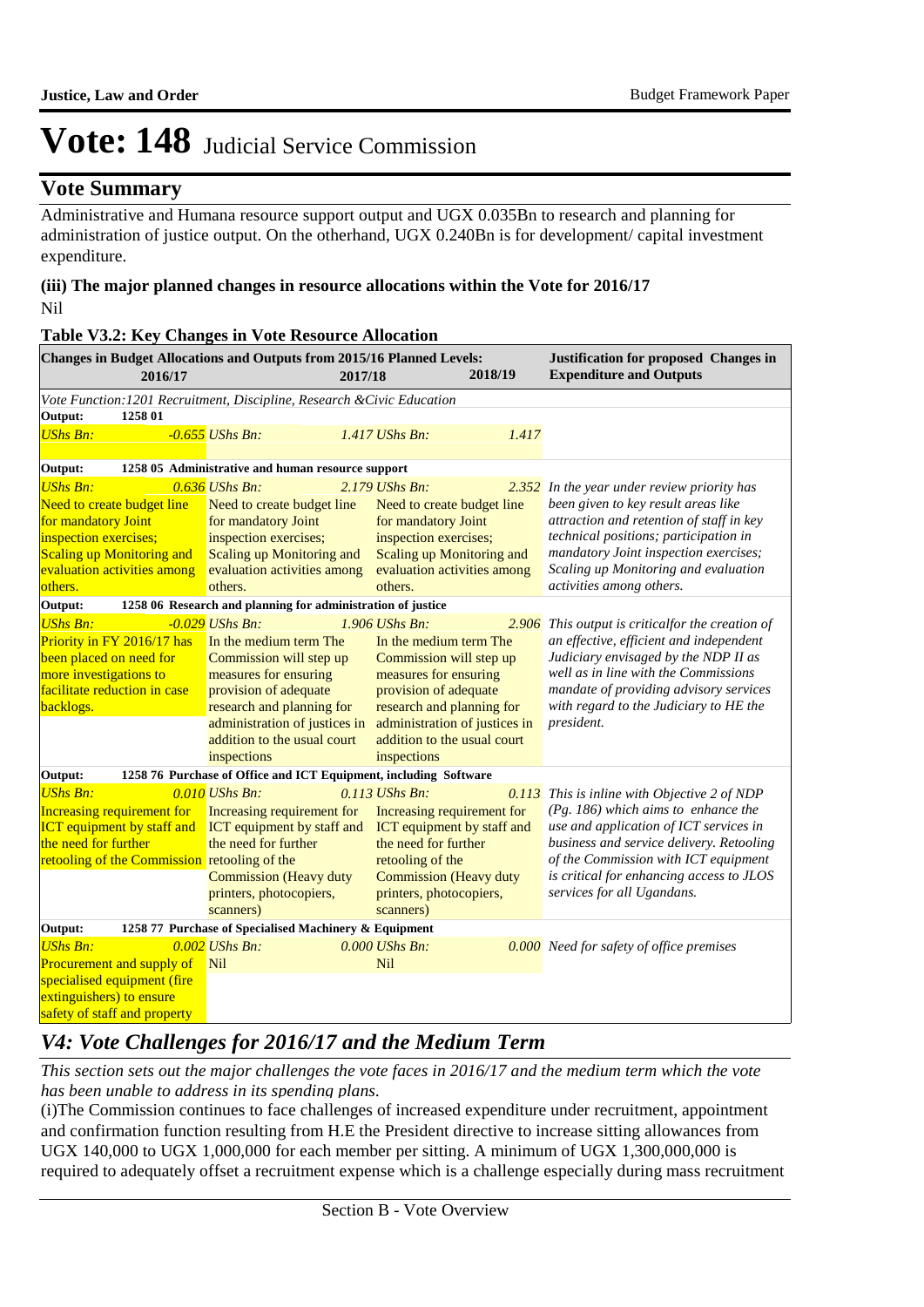### **Vote Summary**

exercises, which involves interviewing all applicants for all vacancies in the Courts of Judicature. Thus an additional UGX 608,000,000 is needed for this purpose.

(ii) Payment of Pension for General Service and Gratuity Expenses to entitled individuals is another challenge. To address this UGX 290,000,000 will be required during FY 2016/17 and also over the MTEF.

(iii)In addition, the Commission lacks resources to cater for payment of user fee of occupants of office premises. JSC following Government policy to decentralize payment of rent for office premises of respective MDAs and the subsequent requirement made by Uganda property Holdings to JSC to pay UGX 4,000,000 every month as user fees for occupancy of office premises hence yielding to UGX 48, 000,000 annually. The Commission lacks resources to cater for this arrangement hence funding gap and a challenge.

(iv) Following Uganda's membership to the EAC integration/ arrangement, the Commission is required to attend the EAC mandatory meetings. Seven EAC mandatory meetings have been identified and approximately UGX 215,000,000 is required to facilitate JSC participation in the meetings. These resources however are not provided for in the total Non-wage allocation FY 2016/17 thus a challenge and unfunded output.

(v) Growing JSC recruitment mandate following the 2015 Constitution Amendment, Clause 8 of the proposed constitution amendments was passed. Thus implying more recruitment work and more funding to JSC to adequately perform it grown mandate of appointing, disciplining and terminating certain staff of the judiciary.

| <b>Additional Requirements for Funding and</b><br><b>Outputs in 2016/17:</b>                                                                                                                                                                                                   | <b>Justification of Requirement for</b><br><b>Additional Outputs and Funding</b>                                                                                                                                                                                                                                                                                                                                                                                                                                                                                                                                                                                                                                                                                                                                                                                                                                                                                                                                                                                                                                                                                                                                                                                                                                                               |  |  |
|--------------------------------------------------------------------------------------------------------------------------------------------------------------------------------------------------------------------------------------------------------------------------------|------------------------------------------------------------------------------------------------------------------------------------------------------------------------------------------------------------------------------------------------------------------------------------------------------------------------------------------------------------------------------------------------------------------------------------------------------------------------------------------------------------------------------------------------------------------------------------------------------------------------------------------------------------------------------------------------------------------------------------------------------------------------------------------------------------------------------------------------------------------------------------------------------------------------------------------------------------------------------------------------------------------------------------------------------------------------------------------------------------------------------------------------------------------------------------------------------------------------------------------------------------------------------------------------------------------------------------------------|--|--|
| Vote Function: 1202 Recruitment, Discipline, Research & Civic Education                                                                                                                                                                                                        |                                                                                                                                                                                                                                                                                                                                                                                                                                                                                                                                                                                                                                                                                                                                                                                                                                                                                                                                                                                                                                                                                                                                                                                                                                                                                                                                                |  |  |
| 1258 02 Public Complaints System<br>Output:                                                                                                                                                                                                                                    |                                                                                                                                                                                                                                                                                                                                                                                                                                                                                                                                                                                                                                                                                                                                                                                                                                                                                                                                                                                                                                                                                                                                                                                                                                                                                                                                                |  |  |
| <b>UShs Bn:</b><br>Allocation under this output need to be enhanced to ensure<br>that all Ugandans access and participate in adminstration of<br>Justice. Through increased investigations, Disciplinary<br>committee sittings and reduced case baclogs by 75%                 | The JSC is mandated under the 1995 Constitution of the Republic<br>of Uganda to receive and process recommendations and<br>complaints concerning the Judiciary and the administration of<br>justice. This is in line with objective IV of the NDP II that aims to<br>strengthen mechanism for quality, effective and efficient service<br>delivery. It is also key to achievement of sector outcome II of<br>access to JLOS services particularly by the vulnerable. However,<br>due to inadequate resource envelope the commission has not been<br>in position to fully execute its mandate featured by minimal about<br>20% total case disposal, large case backlog and delayed<br>administration of justices to the poor. Therefore given the<br>increasing number of complaints against Judicial Officers more<br>investigations into the complaints and Disciplinary Committee<br>meetings become pertinent hence need for more funds for the<br>activity. In addition the is need to increase funding to enhance<br>coverage anti-corruption campaign activities which are<br>conducted through the sub county barazas which provide a fora<br>for citizenry to demand accountability and air out issues<br>regarding the judiciary thus fostering NDPII sector Objective of<br>promoting accountability and observance of human rights. |  |  |
| 1258 03 Public awareness and participation in justice administration<br>Output:                                                                                                                                                                                                |                                                                                                                                                                                                                                                                                                                                                                                                                                                                                                                                                                                                                                                                                                                                                                                                                                                                                                                                                                                                                                                                                                                                                                                                                                                                                                                                                |  |  |
| <b>UShs Bn:</b><br>Allocation under this output need to be enhanced to ensure<br>that all Ugandans particulalrly the marginalised demand and<br>access Justice (JLOS services) and eliminate discrimination<br>and bias in access and participation in justice administration. | The mandate of preparing and implementing programmes for the<br>education and dissemination of information to judicial officers<br>and the public about the law and administration of justice is<br>derived from Article 147 of the 1995 Constitution of Uganda. This<br>intervention contributes the NDP II objective IV of strengthening                                                                                                                                                                                                                                                                                                                                                                                                                                                                                                                                                                                                                                                                                                                                                                                                                                                                                                                                                                                                     |  |  |

#### **Table V4.1: Additional Output Funding Requests**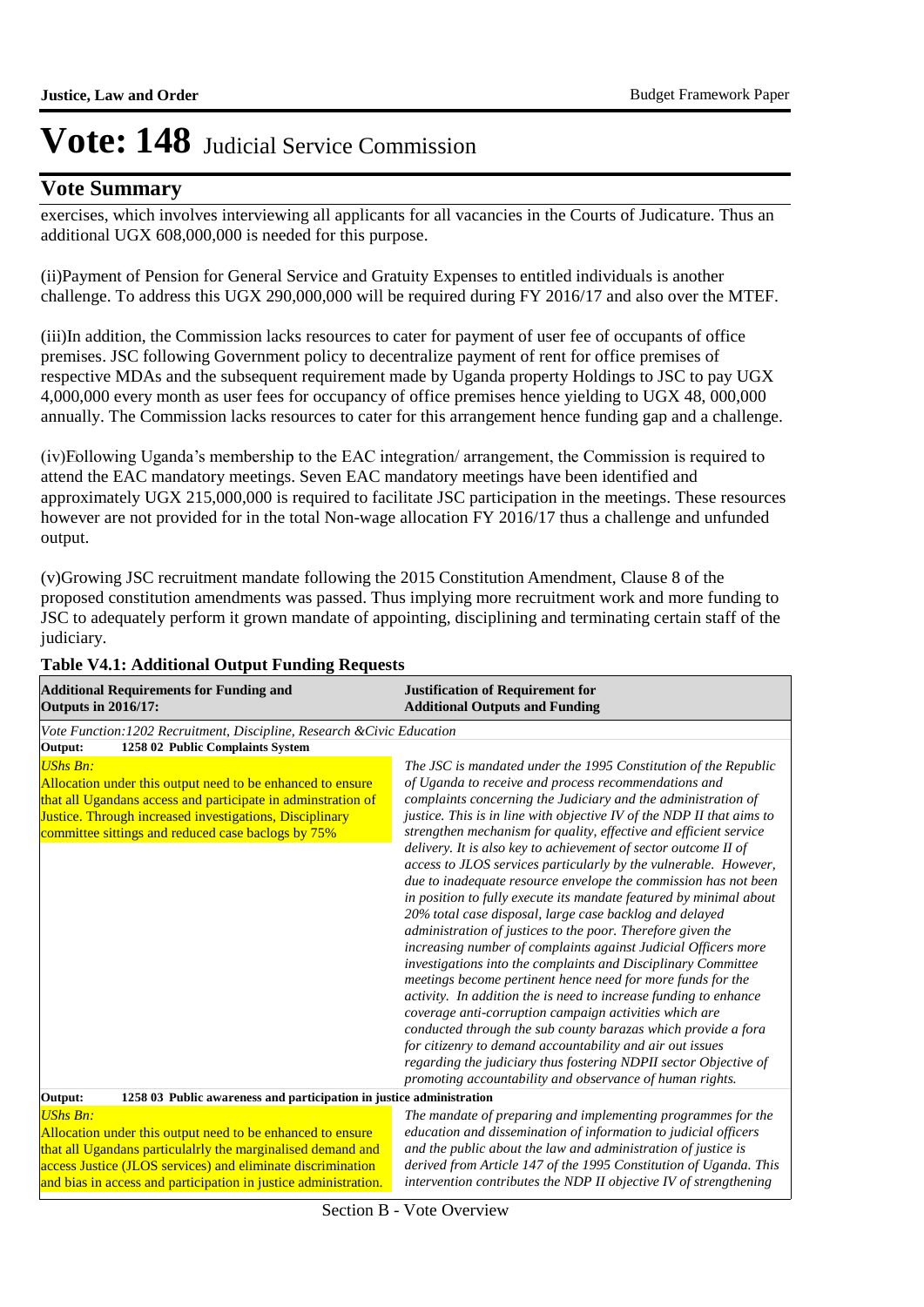### **Vote Summary**

| <b>Additional Requirements for Funding and</b><br><b>Outputs in 2016/17:</b>                                                                                                                                                                                                                                                                                                                                                                                                                                                                                                                                                                                                                                                                                                                                                                                                                                                                                                                                                                                                                                                                                                                                                                                                                                      | <b>Justification of Requirement for</b><br><b>Additional Outputs and Funding</b>                                                                                                                                                                                                                                                                                                                                                                                                                                                                                                                                                                                                                                                                                                                                                                                                                                                                                                        |  |  |
|-------------------------------------------------------------------------------------------------------------------------------------------------------------------------------------------------------------------------------------------------------------------------------------------------------------------------------------------------------------------------------------------------------------------------------------------------------------------------------------------------------------------------------------------------------------------------------------------------------------------------------------------------------------------------------------------------------------------------------------------------------------------------------------------------------------------------------------------------------------------------------------------------------------------------------------------------------------------------------------------------------------------------------------------------------------------------------------------------------------------------------------------------------------------------------------------------------------------------------------------------------------------------------------------------------------------|-----------------------------------------------------------------------------------------------------------------------------------------------------------------------------------------------------------------------------------------------------------------------------------------------------------------------------------------------------------------------------------------------------------------------------------------------------------------------------------------------------------------------------------------------------------------------------------------------------------------------------------------------------------------------------------------------------------------------------------------------------------------------------------------------------------------------------------------------------------------------------------------------------------------------------------------------------------------------------------------|--|--|
|                                                                                                                                                                                                                                                                                                                                                                                                                                                                                                                                                                                                                                                                                                                                                                                                                                                                                                                                                                                                                                                                                                                                                                                                                                                                                                                   | mechanism for quality, effective and efficient service delivery by<br>empowering citizenry to demand and access JLOS services.<br>However with the current resource envelope on 4 out of  Sub<br>counties in the country are reached this impliess that majority of<br>the citizens are not empowered and still face challenges in<br>accessing and participarting in administration of justice.<br>Similarly little impact has been created to empower vulnerable<br>communities specifically the prison inmates and the general<br>public thus fostering vulnerability of the citizens due to limited<br>public understanding of citizens' rights under the law a key<br>constraint ensuring Justice, Law and Order service delivery in<br>Uganda. On a whole, creating awareness increases public<br>confidence in the justice system thus enhancing the public demand<br>for the judicial services.                                                                                 |  |  |
| 1258 05 Administrative and human resource support<br>Output:                                                                                                                                                                                                                                                                                                                                                                                                                                                                                                                                                                                                                                                                                                                                                                                                                                                                                                                                                                                                                                                                                                                                                                                                                                                      |                                                                                                                                                                                                                                                                                                                                                                                                                                                                                                                                                                                                                                                                                                                                                                                                                                                                                                                                                                                         |  |  |
| <b>UShs Bn:</b><br>Currently the budget for recruitment expenses as well as<br>Commissions and related charges expended to Members is<br>still inadequate. The commission has not realized adequate<br>budget increases to finance payment of Members at the New<br>rate of UGX 1,000,000 per member per sitting, including<br>Disciplinary committee meetings; this impact negatively on<br>resources for execution of other commission mandates thus<br>need for an additional UGX 608,000,000. Still related to the<br>above, The recruitment mandate of the Commission has<br>grown following the passing of Clause 8 of 2015<br>Constitution Amendment implying more recruitment work<br>and more funding to JSC to adequately perform it grown<br>mandate of appointing, disciplining and terminating certain<br>staff of the judiciary. In addition, the Commission has no<br>budgetline for Payment of Pension for General Service and<br>Gratuity Expenses this negatively impact on wealth creation<br>and social protection measures among the affected parties,<br>similalrly the Commission is required to pay for user fee of<br>occupants of office premises an item that features as<br>unfunded. In addition the is required to attend 7 Mandatory<br><b>EAC</b> meetings which lack budget line | Enhancement of the budget for recruitment expenses, Payment of<br>Pension for General Service and Gratuity Expenses and payment<br>of user fee of occupants of office premises will leverage resources<br>for enhancing service delivery by technincal departments to<br>enhance access to JLOS services among the poor and promote<br>accountability and observance of Human rights as envisaged in<br>the NDPII through increased Civic education, recruitment,<br>performance and discipline among judicial officers, research<br>among others. Also Provision of resources for Payment of<br>Pension for General Service and Gratuity Expenses enhances<br>national development by ensuring wealth creation and social<br>protection among the affected parties. Attendance of the EAC<br>mandatory meetings draw platform for the commission to expand<br>its horizons/networks across the EAC which is critical for<br>reporting, lobbying, networking and corrdination purposes. |  |  |
| Output:<br>1258 06 Research and planning for administration of justice                                                                                                                                                                                                                                                                                                                                                                                                                                                                                                                                                                                                                                                                                                                                                                                                                                                                                                                                                                                                                                                                                                                                                                                                                                            |                                                                                                                                                                                                                                                                                                                                                                                                                                                                                                                                                                                                                                                                                                                                                                                                                                                                                                                                                                                         |  |  |
| UShs Bn:<br>The output research and planning for administration of<br>justice is critical to attainment of JSC mandate of providing<br>advice to the HE the president. Nevertheless, this output<br>lacks adequate funding to enable substantive provision of<br>advice to HE. The resources under the output only enable<br>minimal operations Court inspections which are limited in<br>coverage.                                                                                                                                                                                                                                                                                                                                                                                                                                                                                                                                                                                                                                                                                                                                                                                                                                                                                                               | The output research and planning for administration of justice is<br>critical in the creation of effective, efficient and independent<br>Judiciary envisaged by the NDP II. Nevertheless, funding realised<br>under the output is inadequate to enable meaningful contribution<br>to national development and fulfillment of JSC advisory mandate.<br>The Commission only performs court inspections and these are<br>limited in coverage thus need for additional resources.                                                                                                                                                                                                                                                                                                                                                                                                                                                                                                           |  |  |

*This section discusses how the vote's plans will address and respond to the cross-cutting policy, issues of gender and equity; HIV/AIDS; and the Environment, and other budgetary issues such as Arrears and NTR..* 

#### **(i) Cross-cutting Policy Issues**

#### *(i) Gender and Equity*

ii. Ensure gender sensitive reporting (providing gender/ sex disaggregated data where applicable eg complaints capture sex of complainants and occupation) **Objective:**